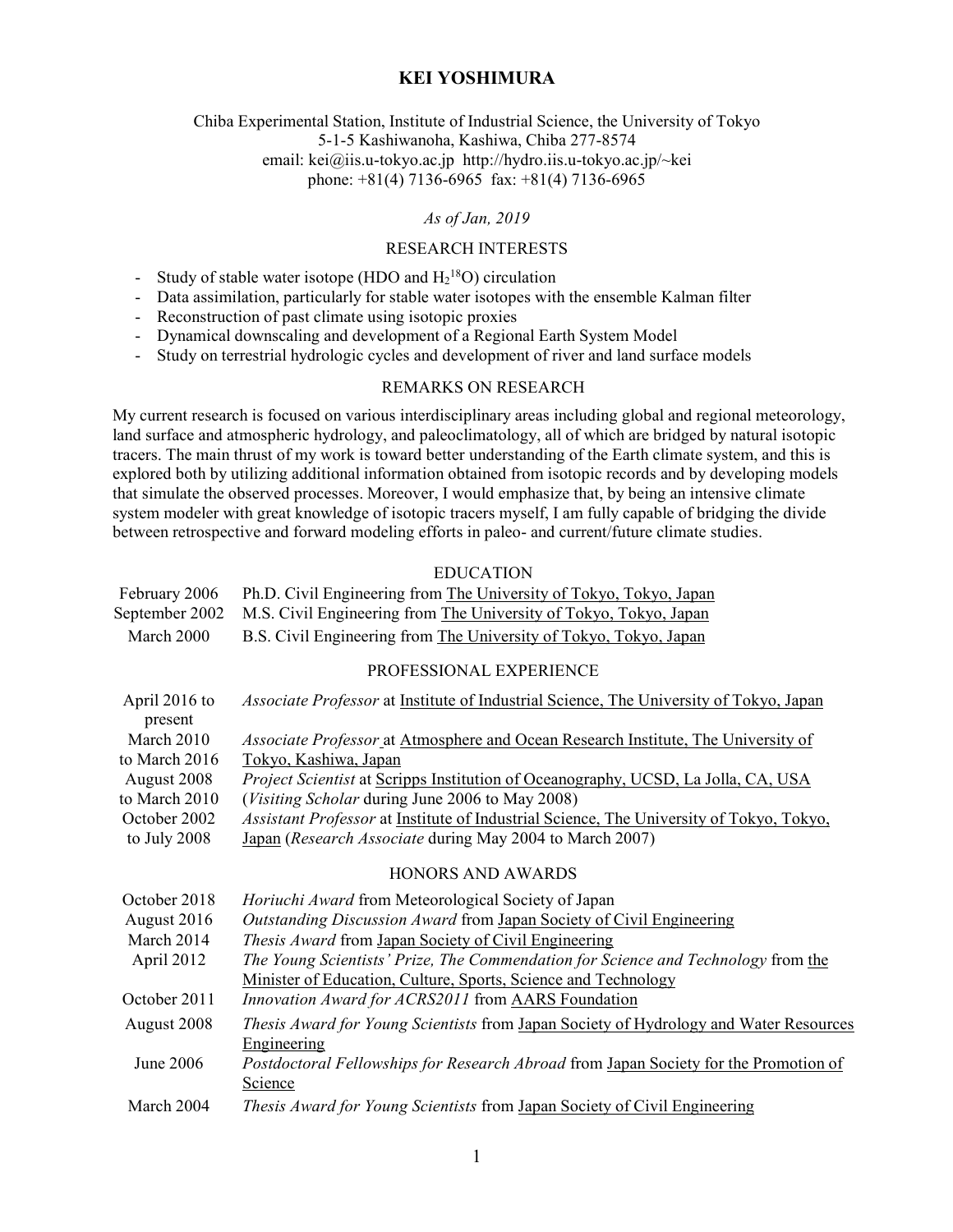| September 2002                                                           | <i>Furuichi Award</i> (upper 10% of master course graduates) from <i>Civil Engineering</i><br>Department, The University of Tokyo Graduate School                                                                                                                 |
|--------------------------------------------------------------------------|-------------------------------------------------------------------------------------------------------------------------------------------------------------------------------------------------------------------------------------------------------------------|
|                                                                          | GRANTS (PI only; selected)                                                                                                                                                                                                                                        |
| 2018-2020                                                                | PI: Development of innovative data assimilation method for reconstruction of climate and<br>weather reconstruction before 19th Century, JSPS, \$450K.                                                                                                             |
| 2017-2021                                                                | PI: Greater sophistication of land surface models, MEXT Integrated Research Program<br>for Advancing Climate Models, \$1,000K                                                                                                                                     |
| 2016-2018                                                                | PI: Detailed investigation on hydrologic cycles in atmosphere and land surface using<br>isotope data assimilation system, JSPS, \$100K.                                                                                                                           |
| 2015-2016                                                                | PI: Development of weather data assimilation system, JSPS, \$50K.                                                                                                                                                                                                 |
| 2014-2016                                                                | PI: Detailed investigation on hydrologic cycles in atmosphere and land surface using<br>isotope data assimilation system, JSPS, \$200K.                                                                                                                           |
| 2012-2016                                                                | PI: Improvement in Cost-Efficiency of Dynamical downscaling for Ensemble data,<br>Program for Risk Information on Climate Change, MEXT, \$1,000K                                                                                                                  |
| 2011-2016                                                                | PI: A tracer simulator of fallout radionuclides for safe and sustainable water use, CREST<br>on "Innovative Technology and System for Sustainable Water Use", JST, \$500K                                                                                         |
| 2011-2013                                                                | PI: "Development of isotope-CGCM for comprehensive understanding of climate proxy<br>data", JSPS, \$300K.                                                                                                                                                         |
| 2010-2011                                                                | $PI$ : "20 <sup>th</sup> century Reanalysis with stable water isotope information," Japan Society for the<br>Promotion of Science, \$30,000.                                                                                                                      |
| 2010-2013                                                                | Co-PI: "Is the current drought affecting the Western US unique from earlier droughts of<br>the 20th Century and therefore attributable to anthropogenic climate change?"<br>NOAA/CPO, \$544,022.                                                                  |
| 2006-2008                                                                | PI: "Study on processes of Earth hydrological cycle with stable water isotopes," Japan<br>Society for the Promotion of Science, \$88,000.                                                                                                                         |
| 2005-2006                                                                | <i>PI</i> : "Development of a stable water isotope circulation model with land surface process,"<br>Japan Society for the Promotion of Science, \$30,000.                                                                                                         |
|                                                                          | <b>EDITORIAL SERVICE</b>                                                                                                                                                                                                                                          |
| 2017 to present<br>2013 to present<br>2010 to present<br>2008 to present | Associate Editor for The Journal of Advances in Modeling Earth Systems<br>Associate Editor for Progress in Earth and Planetary Science<br>Associate Editor for Asia-Pacific Journal of Atmospheric Sciences<br>Associate Editor for Hydrological Research Letters |
|                                                                          | INTERNATIONAL COLLABORATIVE RESEARCH ACTIVITIES                                                                                                                                                                                                                   |
| 2013 to 2016<br>2008 to 2012                                             | Member: GEWEX Hydrological Panel, WCRP<br>Co-chair: The second phase of the Stable Water Isotope Intercomparison Group<br>(SWING2)                                                                                                                                |
| 2007 to 2010                                                             | Project Planning Committee Member: Coordinated Energy and Water Cycle Observations<br>Project (CEOP)                                                                                                                                                              |
| 2004 to 2007                                                             | Core Member: Stable Water Isotope Intercomparison Group (SWING)                                                                                                                                                                                                   |
| 2004 to 2006                                                             | Core Member: Isotopes in Project for Intercomparison of Land-surface Parameterization<br>Schemes (iPILPS)                                                                                                                                                         |
|                                                                          | SELECTED PUBLICATIONS                                                                                                                                                                                                                                             |

1. Wei, Z., et al., A global database on high-frequency isotopic compositions of water vapour measured with infrared isotopic spectroscopy near the Earth surface, *Scientific Data*,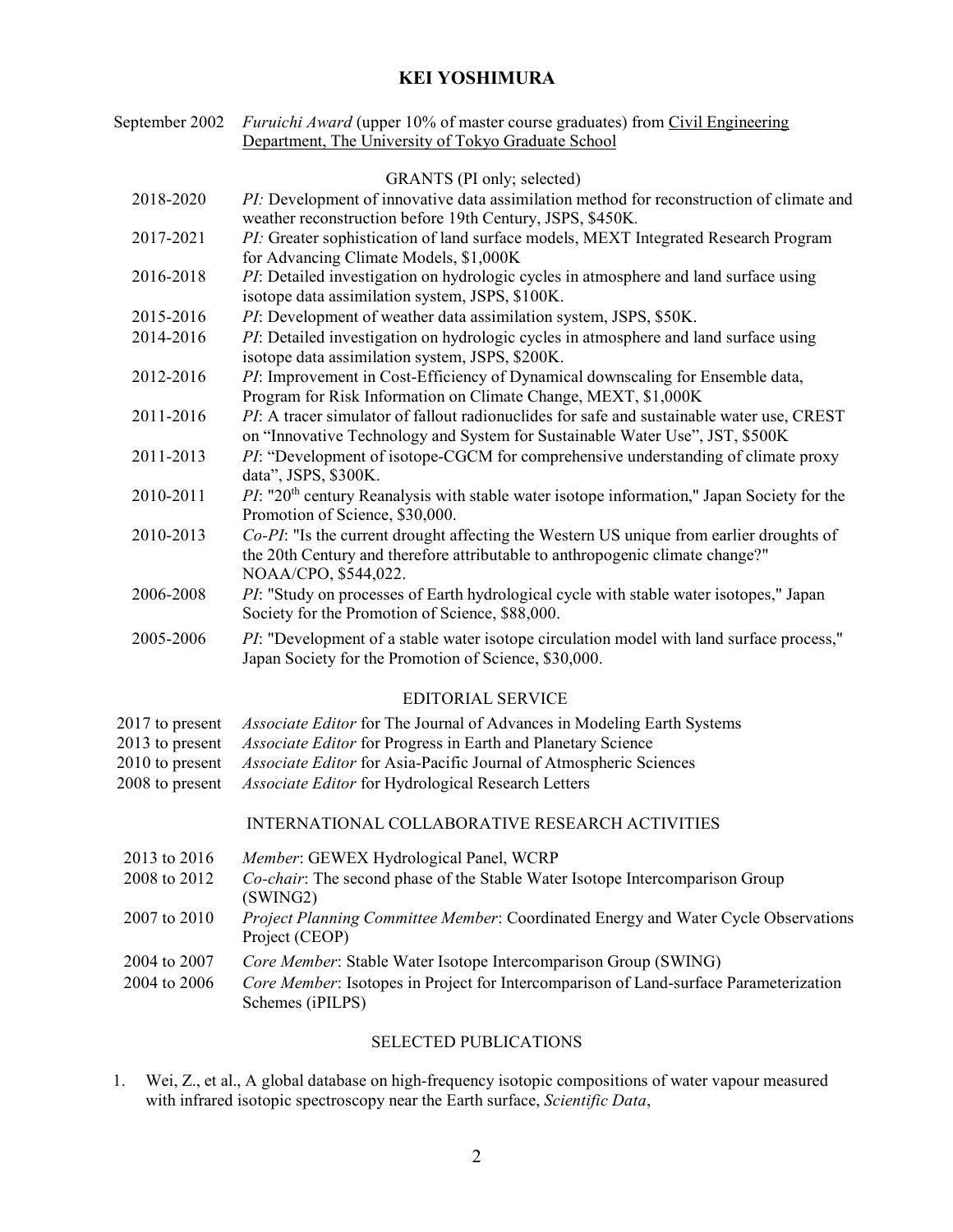https://doi.org/10.1038/sdata.2018.302 2019.

- 2. Yoshikane, T., K. Yoshimura, Dispersion characteristics of radioactive materials predicted using wind patterns, *Scientific Reports*, 8, 9926, 2018.
- 3. Rahul P, K. Prasanna, P. Ghosh, Anilkumar N, K. Yoshimura, Stable isotopes in water vapor and rainwater over Indian sector of Southern Ocean and estimation of fraction of recycled moisture, *Scientific Reports*, 8, 7552, 2018.
- 4. Nitta, T., K. Yoshimura, A. Abe-Ouchi, 2017: Impact of arctic wetlands on the climate system: Model sensitivity simulations with the MIROC5 AGCM and a wetland scheme, *J. Hydrometeor.*, doi:10.1175/JHM-D-16-0105.1, 2017.
- 5. Toride, K., P. Neluwala, H.J. Kim, and K. Yoshimura, 2017: Feasibility Study of the Reconstruction of Historical Weather with Data Assimilation, Mon. Wea. Rev., doi:10.1175/MWR-D-16-0288.1.
- 6. Park, K.J., K. Yoshimura, H. Kim, and T. Oki, 2017: Family tree of the global mean estimates of precipitation over land, *Bull. Amer. Meteorol. Soc.*, in press.
- 7. Okazaki, A. and K. Yoshimura, 2017: Development and evaluation of a system of proxy data assimilation for paleoclimate reconstruction, *Clim. Past*, doi:10.5194/cp-2016-12.
- 8. Wei, Z., K. Yoshimura, L. Wang, D. Miralles, S. Jasechko, X. Lee, 2017: Revisiting the contribution of transpiration to global terrestrial evapotranspiration, *Geophys. Res. Let.*, doi:10.1002/2016GL072235.
- 9. Steen-Larsen, H.C., C. Risi, M. Werner, K. Yoshimura, V. Masson-Delmotte, 2017: Evaluating the skills of isotope-enabled general circulation models against in situ atmospheric water vapor isotope observations, *J. Geophys. Res. Atmos*., **122**, doi:10.1002/2016JD025443.
- 10. Yoshikane, T., K. Yoshimura, E.-C. Chang, A. Saya, and T. Oki, 2016: Long-distance transport of radioactive plume by nocturnal local winds, *Scientific Reports*, **6**, doi:10.1038/srep36584.
- 11. Bhattarai, R., K. Yoshimura, S. Seto, S. Nakamura, T. Oki, 2016: Statistical model for economic damage from flood inundation in Japan using rainfall data and socio-economic parameters, *Natural Hazards and Earth System Sciences*, **16**, 1063-1077.
- 12. Ham, S., K. Yoshimura, H. Li, 2016: Historical dynamical downscaling for East Asia with the atmosphere and ocean coupled regional model, *J. Meteor. Soc. Japan*, **94**, doi:10.2151/jmsj.2015-046.
- 13. Chang, E.-C. and K. Yoshimura, 2015: A semi-Lagrangian advection scheme for radioactive tracers in the NCEP Regional Spectral Model (RSM), *Geosci. Model Dev.*, **8**, 3247-3255, doi:10.5194/gmd-8-3247-2015.
- 14. Urakawa, S., M. Kurogi, K. Yoshimura, and H. Hasumi, 2015: Modeling low salinity waters along the coast around Japan using a high resolution river discharge data set, *J. Oceanography*, doi:10.1007/s10872-015-0314-4.
- 15. Yoshimura, K., 2015: Stable water isotopes in climatology, meteorology, and hydrology: A review. *J. Meteor. Soc. Japan*, **93**, doi:10.2151/jmsj.2015-036.
- 16. Wei, Z., K. Yoshimura, A. Okazaki, W. Kim, Z. Liu, M. Yokoi, 2015: Partitioning of evapotranspiration using high frequency water vapor isotopic measurement over a rice paddy field, *Water Resour. Res.*, **51**, doi:10.1002/2014WR016737.
- 17. Nitta, T, K. Yoshimura, K. Takata, R. O'ishi, T. Sueyoshi, S. Kanae, T. Oki, A. Abe-Ouchi, and G. E. Liston, 2014: Representing variability in subgrid snow cover and snow depth in a global land model: Offline validation, *J.Clim.*, **27**, 3318–3330.
- 18. Hatono, M., K. Noda, H.-J. Kim, S. Baimoung, K. Yoshimura, K. Oki, and T. Oki, 2014: Analysis of the relation between surface water coverage and water volume using satellite data, *Hydrol. Res. Let.*, **8**(1), 15–19.
- 19. Yoshimura, K., T. Miyoshi, M. Kanamitsu, 2014: Observation System Simulation Experiments using Water Vapor Isotope Information, *J. Geophys. Res. Atmos.*, **119**, doi:10.1002/2014JD021662.
- 20. Berkelhammer, M., A. Sinha, M. Mudelsee, H. Cheng, K. Yoshimura, and J. Biswas, 2014: On the low-frequency component of the ENSO–Indian monsoon relationship: a paired proxy perspective, *Clim. Past*, **10**, 733-744, doi:10.5194/cp-10-733-2014.
- 21. Minamide, M. and K. Yoshimura, 2014: Orographic Effect on the Precipitation with Typhoon Washi in the Mindanao Island of the Philippines, *SOLA*, 10, 67-71.